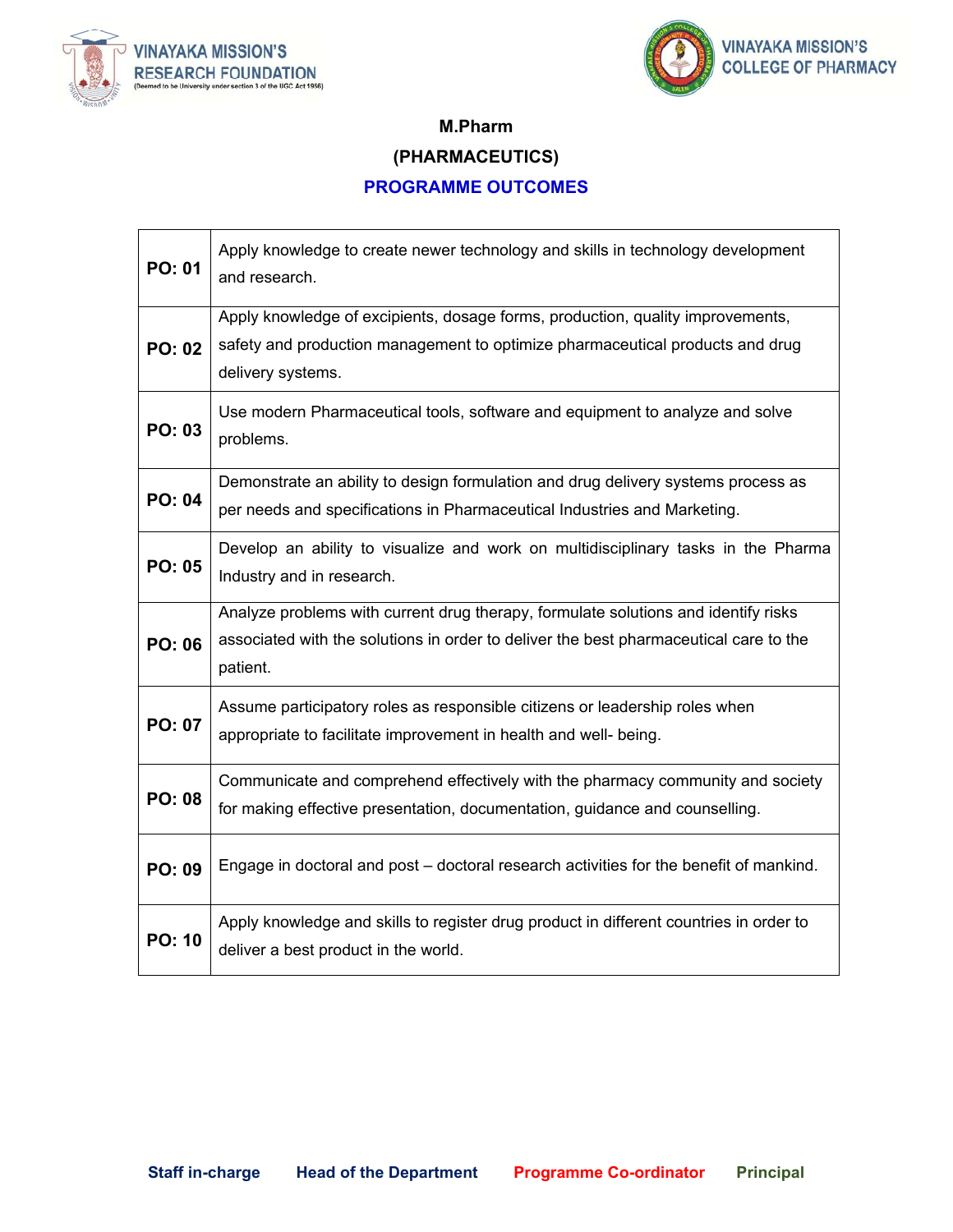



#### **M.Pharm**

### **(PHARMACY PRACTICE)**

#### **PROGRAMME OUTCOMES**

After successful completion of the program the graduate will be able to:

| <b>PO: 01</b> | Describe treatment approaches in managing the various disease conditions.                                                                                               |
|---------------|-------------------------------------------------------------------------------------------------------------------------------------------------------------------------|
| <b>PO: 02</b> | Optimize the medication therapy of a patient by individualizing the treatment plan<br>through evidence based practice.                                                  |
| <b>PO: 03</b> | Interpret the plasma drug concentration profile in altered pharmacokinetics, drug<br>interactions and therapeutic drug monitoring process to optimize the drug regimen. |
| <b>PO: 04</b> | Understand and evaluate the Pharmacoepidemiological and Pharmacoeconomic<br>methods in drug therapy management.                                                         |
| <b>PO: 05</b> | Interpret the laboratory results to aid the clinical diagnosis of various disorders.                                                                                    |
| <b>PO: 06</b> | Develop customized pharmaceutical care services to patients in the hospital and<br>community settings.                                                                  |
| <b>PO: 07</b> | Conceptualize, design, conduct and manage clinical trials.                                                                                                              |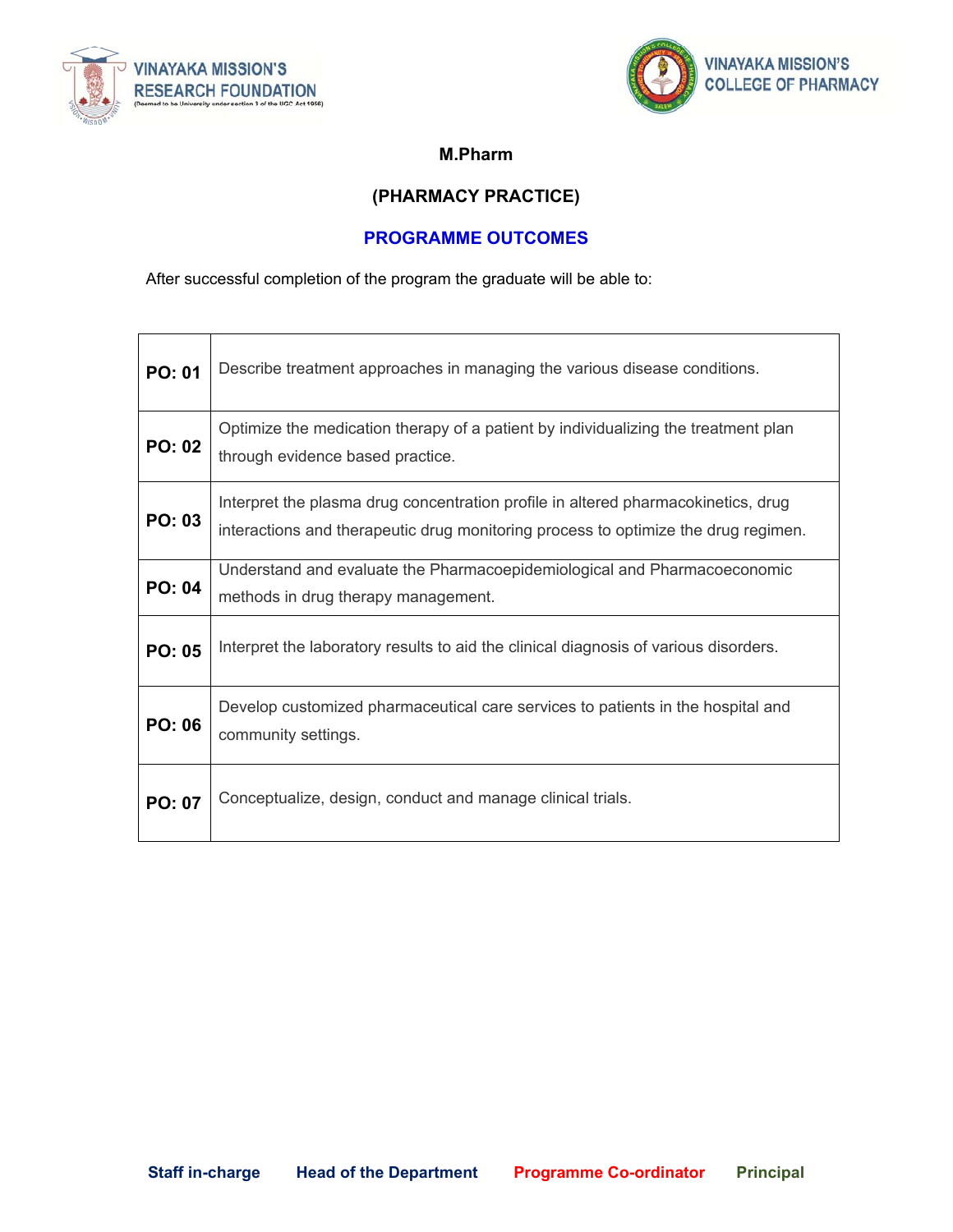



#### **B.Pharm**

#### **PROGRAMME OUTCOMES**

| <b>PO:01</b> | Develop effective and ethical interaction with fellow professionals of Health care<br>sector and Pharmaceutical industry.                                                           |
|--------------|-------------------------------------------------------------------------------------------------------------------------------------------------------------------------------------|
| <b>PO:02</b> | Demonstrate knowledge in the areas of drug synthesis and assay including mode of<br>action and drug interaction.                                                                    |
| <b>PO:03</b> | Formulate, store and analyse various pharmaceutical dosage forms including herbal<br>medicines in commercial production and research.                                               |
| <b>PO:04</b> | Drug Screening for pharmacological actions and assess the action of drugs.                                                                                                          |
| <b>PO:05</b> | Provide education and counselling to improve patient understanding of their<br>medications, improve medication adherence, and detect adverse drug reactions.                        |
| <b>PO:06</b> | Participate in the implementation of National Health programmes.                                                                                                                    |
| <b>PO:07</b> | Deliver a quality assured product as per Pharmacopoeia, WHO and ISO standards.                                                                                                      |
| <b>PO:08</b> | Ensure compliance of herbals and Nutraceuticals for regulatory approval process as<br>per standard guidelines and their registration process in Indian and International<br>Market. |
| <b>PO:09</b> | Apply to regulatory bodies for obtaining approval in the manufacture and sale of<br>pharmaceuticals.                                                                                |
| <b>PO:10</b> | Module wise practice of pharmacy in the interested domains.                                                                                                                         |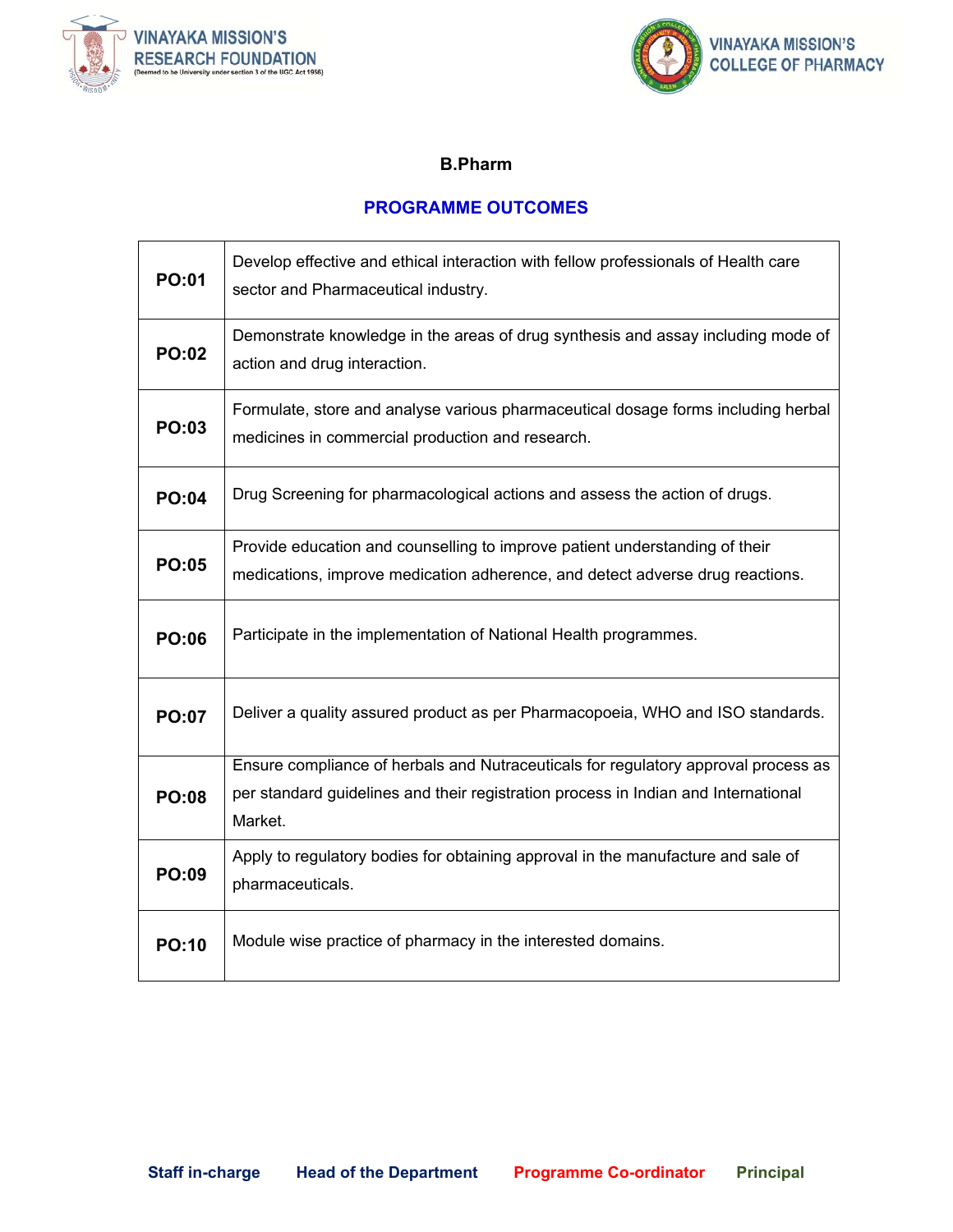



### **M.Pharm (PHARMACEUTICAL ANALYSIS) PROGRAMME OUTCOMES**

 The following program specific outcomes for Master of Pharmacy Program at various specializations have been structured based on outputs and opinion from various stakeholders who are relevant to this program.

| <b>PO:01</b> | To deal with various advanced instrumental techniques for identification,<br>characterization, and quantification of drugs                                                                                                     |
|--------------|--------------------------------------------------------------------------------------------------------------------------------------------------------------------------------------------------------------------------------|
| <b>PO:02</b> | science of detection of impurities,<br>the<br>impurities<br>To<br>know<br>in<br>formulations,<br>pharmaceutical<br>impurity<br>profiling,<br>stability<br>of<br>testing<br>phytopharmceuticals, and their protocol development |
| <b>PO:03</b> | understand validation<br>and<br>its<br>application in industry,<br>their<br>To<br>methodologies and application in manufacturing processes                                                                                     |
| <b>PO:04</b> | To impart knowledge on analysis of food constituents and finished food<br>products, food additives, the pesticides and the regulations of food and<br>legislations of food products                                            |
| <b>PO:05</b> | To know the Pharmacopieal assays by spectroscopical methods, calibration<br>techniques, determination of preservatives, vitamin contents in drugs and<br>foods                                                                 |
| <b>PO:06</b> | To create a knowledge with various hyphenated analytical instrumental<br>techniques for identification, characterization, and quantification of drugs                                                                          |
| <b>PO:07</b> | To impart knowledge about extraction, separation of drugs from biological<br>samples using different techniques and guidelines for analytical methods                                                                          |
| <b>PO:08</b> | To know about quality assurance aspects of pharmaceutical industries such<br>as CGMP, Documentations, certifications, GLP, and other regulatory affairs                                                                        |
| PO:09        | To create a talent pool by involving students in research projects and to<br>make students undertake research projects under faculty guidance for<br>publication                                                               |
| <b>PO:10</b> | To foster ambitious desire among students to undertake higher studies<br>and career growth.                                                                                                                                    |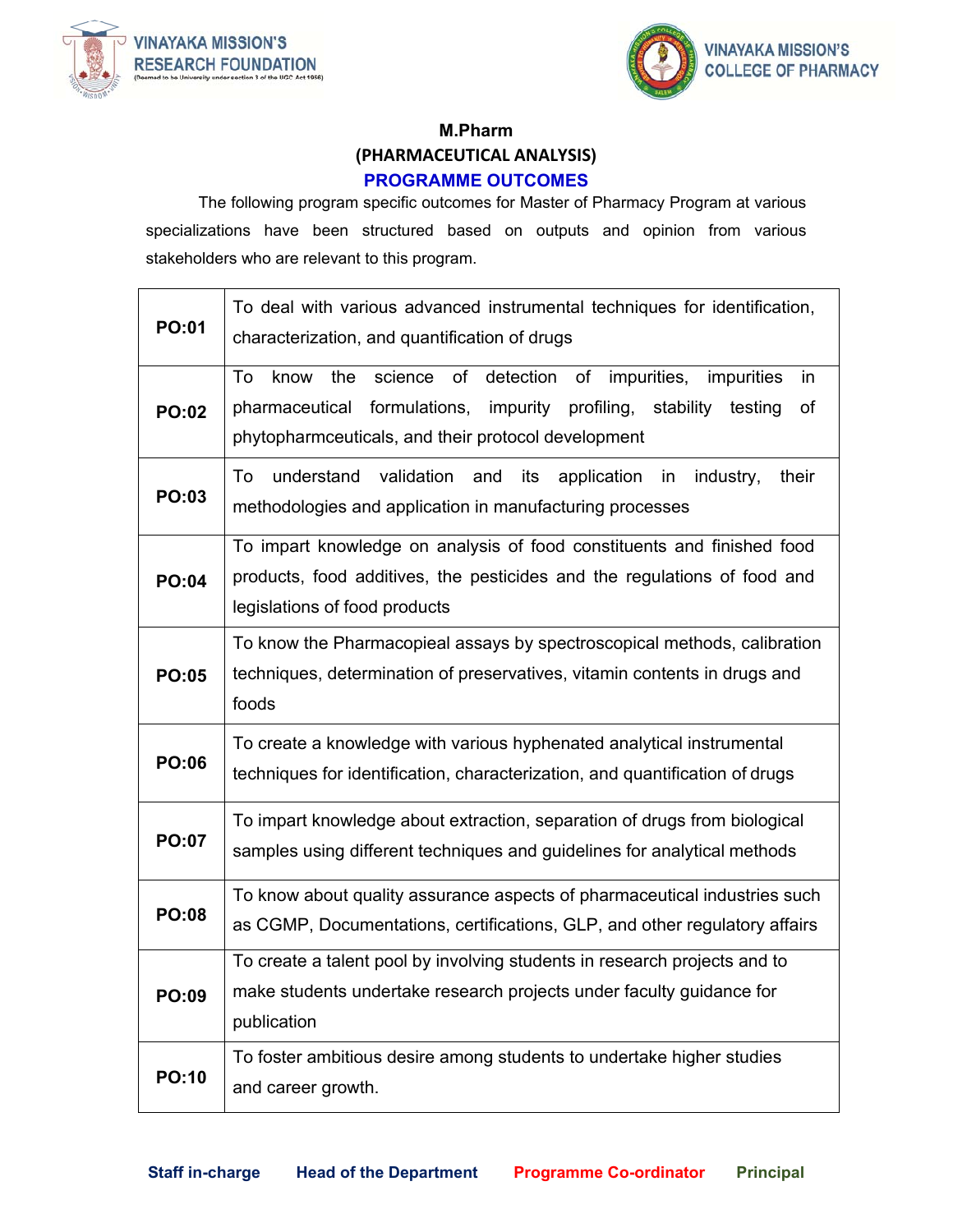



# **Pharm.D**

# **PROGRAMME OUTCOMES**

After successful completion of the program the graduate will be able to:

| Management (MTM), vaccinations and drug therapy monitoring in all practice<br><b>PO:01</b><br>areas (e.g., inpatient, ambulatory and community practice).<br>Provide high quality, evidence-based, patient-centered care in cooperation with<br><b>PO:02</b><br>patients, prescribers and members of the inter-professional health care team.<br>Demonstrate mastery and application of core knowledge and skills in relation to<br>the evolving biomedical, clinical, epidemiological and social-behavioral<br>sciences. This includes competency in areas supporting high quality pharmacy<br><b>PO:03</b><br>(e.g., pharmaceutics, medicinal chemistry, pharmacokinetics,<br>practice<br>pharmacodynamics, pharmacology, pathophysiology, pharmacotherapeutics,<br>and pharmaceutical care)<br>Demonstrate the ability to use critical analysis and problem solving skills for the<br><b>PO:04</b><br>provision of high quality, evidence-based pharmacy services and patient care.<br>Locate, appraise and assimilate evidence from scientific studies to enhance the<br>quality of care and services. Effectively utilize information, informatics and<br><b>PO:05</b><br>technology to optimize learning and patient care<br><b>PO:06</b><br>Effectively educate families, patients, caregivers and other HCPs<br>Demonstrate exemplary professional, ethical and legal behaviors, complying<br>with all state and local laws and regulations related to pharmacy practice.<br><b>PO:07</b><br>Contribute to the training of pharmacy students, future colleagues, and the<br>growth and success of the profession<br>Demonstrate the respect for patient privacy and autonomy, as well as sensitivity<br>and responsiveness to diverse patient populations and Demonstrate a high<br><b>PO:08</b><br>degree of integrity, truthfulness and fairness<br>Effectively manage medication use systems, Prioritize patient safety and public<br><b>PO:09</b><br>health, Participate in identifying system errors. |  | Provide pharmaceutical care including, but not limited to, Medication Therapy |
|--------------------------------------------------------------------------------------------------------------------------------------------------------------------------------------------------------------------------------------------------------------------------------------------------------------------------------------------------------------------------------------------------------------------------------------------------------------------------------------------------------------------------------------------------------------------------------------------------------------------------------------------------------------------------------------------------------------------------------------------------------------------------------------------------------------------------------------------------------------------------------------------------------------------------------------------------------------------------------------------------------------------------------------------------------------------------------------------------------------------------------------------------------------------------------------------------------------------------------------------------------------------------------------------------------------------------------------------------------------------------------------------------------------------------------------------------------------------------------------------------------------------------------------------------------------------------------------------------------------------------------------------------------------------------------------------------------------------------------------------------------------------------------------------------------------------------------------------------------------------------------------------------------------------------------------------------------------------------------------------------------------------|--|-------------------------------------------------------------------------------|
|                                                                                                                                                                                                                                                                                                                                                                                                                                                                                                                                                                                                                                                                                                                                                                                                                                                                                                                                                                                                                                                                                                                                                                                                                                                                                                                                                                                                                                                                                                                                                                                                                                                                                                                                                                                                                                                                                                                                                                                                                    |  |                                                                               |
|                                                                                                                                                                                                                                                                                                                                                                                                                                                                                                                                                                                                                                                                                                                                                                                                                                                                                                                                                                                                                                                                                                                                                                                                                                                                                                                                                                                                                                                                                                                                                                                                                                                                                                                                                                                                                                                                                                                                                                                                                    |  |                                                                               |
|                                                                                                                                                                                                                                                                                                                                                                                                                                                                                                                                                                                                                                                                                                                                                                                                                                                                                                                                                                                                                                                                                                                                                                                                                                                                                                                                                                                                                                                                                                                                                                                                                                                                                                                                                                                                                                                                                                                                                                                                                    |  |                                                                               |
|                                                                                                                                                                                                                                                                                                                                                                                                                                                                                                                                                                                                                                                                                                                                                                                                                                                                                                                                                                                                                                                                                                                                                                                                                                                                                                                                                                                                                                                                                                                                                                                                                                                                                                                                                                                                                                                                                                                                                                                                                    |  |                                                                               |
|                                                                                                                                                                                                                                                                                                                                                                                                                                                                                                                                                                                                                                                                                                                                                                                                                                                                                                                                                                                                                                                                                                                                                                                                                                                                                                                                                                                                                                                                                                                                                                                                                                                                                                                                                                                                                                                                                                                                                                                                                    |  |                                                                               |
|                                                                                                                                                                                                                                                                                                                                                                                                                                                                                                                                                                                                                                                                                                                                                                                                                                                                                                                                                                                                                                                                                                                                                                                                                                                                                                                                                                                                                                                                                                                                                                                                                                                                                                                                                                                                                                                                                                                                                                                                                    |  |                                                                               |
|                                                                                                                                                                                                                                                                                                                                                                                                                                                                                                                                                                                                                                                                                                                                                                                                                                                                                                                                                                                                                                                                                                                                                                                                                                                                                                                                                                                                                                                                                                                                                                                                                                                                                                                                                                                                                                                                                                                                                                                                                    |  |                                                                               |
|                                                                                                                                                                                                                                                                                                                                                                                                                                                                                                                                                                                                                                                                                                                                                                                                                                                                                                                                                                                                                                                                                                                                                                                                                                                                                                                                                                                                                                                                                                                                                                                                                                                                                                                                                                                                                                                                                                                                                                                                                    |  |                                                                               |
|                                                                                                                                                                                                                                                                                                                                                                                                                                                                                                                                                                                                                                                                                                                                                                                                                                                                                                                                                                                                                                                                                                                                                                                                                                                                                                                                                                                                                                                                                                                                                                                                                                                                                                                                                                                                                                                                                                                                                                                                                    |  |                                                                               |
|                                                                                                                                                                                                                                                                                                                                                                                                                                                                                                                                                                                                                                                                                                                                                                                                                                                                                                                                                                                                                                                                                                                                                                                                                                                                                                                                                                                                                                                                                                                                                                                                                                                                                                                                                                                                                                                                                                                                                                                                                    |  |                                                                               |
|                                                                                                                                                                                                                                                                                                                                                                                                                                                                                                                                                                                                                                                                                                                                                                                                                                                                                                                                                                                                                                                                                                                                                                                                                                                                                                                                                                                                                                                                                                                                                                                                                                                                                                                                                                                                                                                                                                                                                                                                                    |  |                                                                               |
|                                                                                                                                                                                                                                                                                                                                                                                                                                                                                                                                                                                                                                                                                                                                                                                                                                                                                                                                                                                                                                                                                                                                                                                                                                                                                                                                                                                                                                                                                                                                                                                                                                                                                                                                                                                                                                                                                                                                                                                                                    |  |                                                                               |
|                                                                                                                                                                                                                                                                                                                                                                                                                                                                                                                                                                                                                                                                                                                                                                                                                                                                                                                                                                                                                                                                                                                                                                                                                                                                                                                                                                                                                                                                                                                                                                                                                                                                                                                                                                                                                                                                                                                                                                                                                    |  |                                                                               |
|                                                                                                                                                                                                                                                                                                                                                                                                                                                                                                                                                                                                                                                                                                                                                                                                                                                                                                                                                                                                                                                                                                                                                                                                                                                                                                                                                                                                                                                                                                                                                                                                                                                                                                                                                                                                                                                                                                                                                                                                                    |  |                                                                               |
|                                                                                                                                                                                                                                                                                                                                                                                                                                                                                                                                                                                                                                                                                                                                                                                                                                                                                                                                                                                                                                                                                                                                                                                                                                                                                                                                                                                                                                                                                                                                                                                                                                                                                                                                                                                                                                                                                                                                                                                                                    |  |                                                                               |
|                                                                                                                                                                                                                                                                                                                                                                                                                                                                                                                                                                                                                                                                                                                                                                                                                                                                                                                                                                                                                                                                                                                                                                                                                                                                                                                                                                                                                                                                                                                                                                                                                                                                                                                                                                                                                                                                                                                                                                                                                    |  |                                                                               |
|                                                                                                                                                                                                                                                                                                                                                                                                                                                                                                                                                                                                                                                                                                                                                                                                                                                                                                                                                                                                                                                                                                                                                                                                                                                                                                                                                                                                                                                                                                                                                                                                                                                                                                                                                                                                                                                                                                                                                                                                                    |  |                                                                               |
|                                                                                                                                                                                                                                                                                                                                                                                                                                                                                                                                                                                                                                                                                                                                                                                                                                                                                                                                                                                                                                                                                                                                                                                                                                                                                                                                                                                                                                                                                                                                                                                                                                                                                                                                                                                                                                                                                                                                                                                                                    |  |                                                                               |
|                                                                                                                                                                                                                                                                                                                                                                                                                                                                                                                                                                                                                                                                                                                                                                                                                                                                                                                                                                                                                                                                                                                                                                                                                                                                                                                                                                                                                                                                                                                                                                                                                                                                                                                                                                                                                                                                                                                                                                                                                    |  |                                                                               |
|                                                                                                                                                                                                                                                                                                                                                                                                                                                                                                                                                                                                                                                                                                                                                                                                                                                                                                                                                                                                                                                                                                                                                                                                                                                                                                                                                                                                                                                                                                                                                                                                                                                                                                                                                                                                                                                                                                                                                                                                                    |  |                                                                               |
|                                                                                                                                                                                                                                                                                                                                                                                                                                                                                                                                                                                                                                                                                                                                                                                                                                                                                                                                                                                                                                                                                                                                                                                                                                                                                                                                                                                                                                                                                                                                                                                                                                                                                                                                                                                                                                                                                                                                                                                                                    |  |                                                                               |
|                                                                                                                                                                                                                                                                                                                                                                                                                                                                                                                                                                                                                                                                                                                                                                                                                                                                                                                                                                                                                                                                                                                                                                                                                                                                                                                                                                                                                                                                                                                                                                                                                                                                                                                                                                                                                                                                                                                                                                                                                    |  |                                                                               |
|                                                                                                                                                                                                                                                                                                                                                                                                                                                                                                                                                                                                                                                                                                                                                                                                                                                                                                                                                                                                                                                                                                                                                                                                                                                                                                                                                                                                                                                                                                                                                                                                                                                                                                                                                                                                                                                                                                                                                                                                                    |  |                                                                               |
|                                                                                                                                                                                                                                                                                                                                                                                                                                                                                                                                                                                                                                                                                                                                                                                                                                                                                                                                                                                                                                                                                                                                                                                                                                                                                                                                                                                                                                                                                                                                                                                                                                                                                                                                                                                                                                                                                                                                                                                                                    |  |                                                                               |
|                                                                                                                                                                                                                                                                                                                                                                                                                                                                                                                                                                                                                                                                                                                                                                                                                                                                                                                                                                                                                                                                                                                                                                                                                                                                                                                                                                                                                                                                                                                                                                                                                                                                                                                                                                                                                                                                                                                                                                                                                    |  |                                                                               |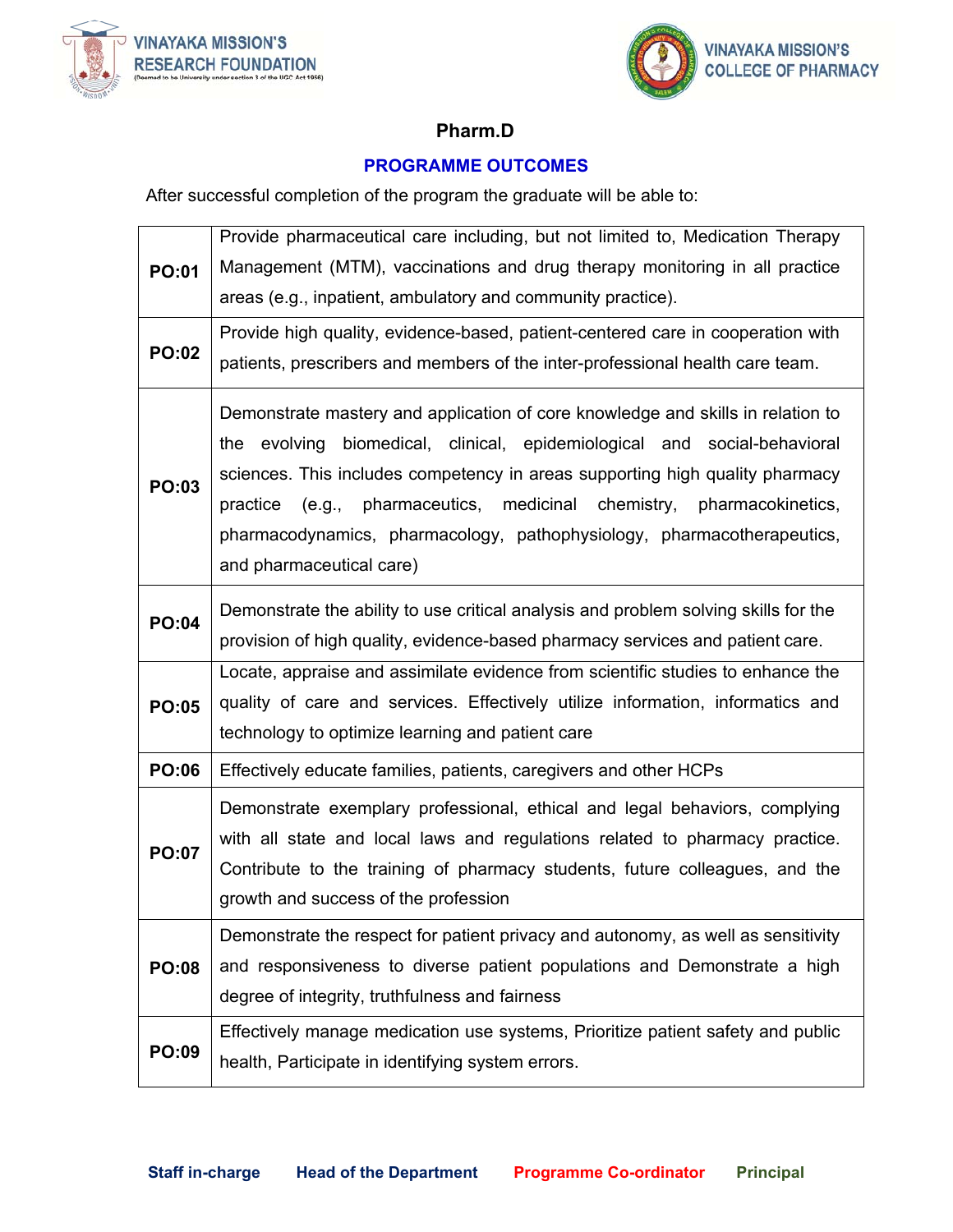



# **D.Pharm**

### **PROGRAMME OUTCOMES**

After successful completion of the program the graduate will be able to:

| <b>PO:01</b> | Provide high quality, evidence-based, patient-centered care in cooperation with<br>patients, prescribers and members of the interprofessional health care team    |
|--------------|-------------------------------------------------------------------------------------------------------------------------------------------------------------------|
| <b>PO:02</b> | Promote health and wellness and disease prevention                                                                                                                |
| <b>PO:03</b> | Provide culturally competent pharmaceutical care and demonstrate cultural<br>competence in all interactions                                                       |
| <b>PO:04</b> | Evaluate practice and care, and promote continuous improvement in one's own<br>patient care and pharmacy services                                                 |
| <b>PO:05</b> | Effectively utilize information, informatics and technology to optimize learning and<br>patient care                                                              |
| <b>PO:06</b> | Demonstrate effective interpersonal written and verbal skills, adapt to<br>socioeconomic and cultural factors as well as situational applications                 |
| <b>PO:07</b> | Effectively educate families, patients, caregivers and other HCPs                                                                                                 |
| <b>PO:08</b> | Act in a consultative position for other members of the health care team, regulatory<br>agencies and policy makers                                                |
| <b>PO:09</b> | Demonstrate exemplary professional, ethical and legal behaviors, complying with all<br>federal, state and local laws and regulations related to pharmacy practice |
| <b>PO:10</b> | Contribute to the training of pharmacy students, future colleagues, and the growth<br>and success of the profession                                               |
| <b>PO:11</b> | Demonstrate the respect for patient privacy and autonomy, as well as sensitivity and<br>responsiveness to diverse patient populations                             |
| <b>PO:12</b> | Demonstrate a high degree of integrity, truthfulness and fairness                                                                                                 |
| <b>PO:13</b> | Demonstrate initiative, reliability and follow-through in fulfilling commitments                                                                                  |